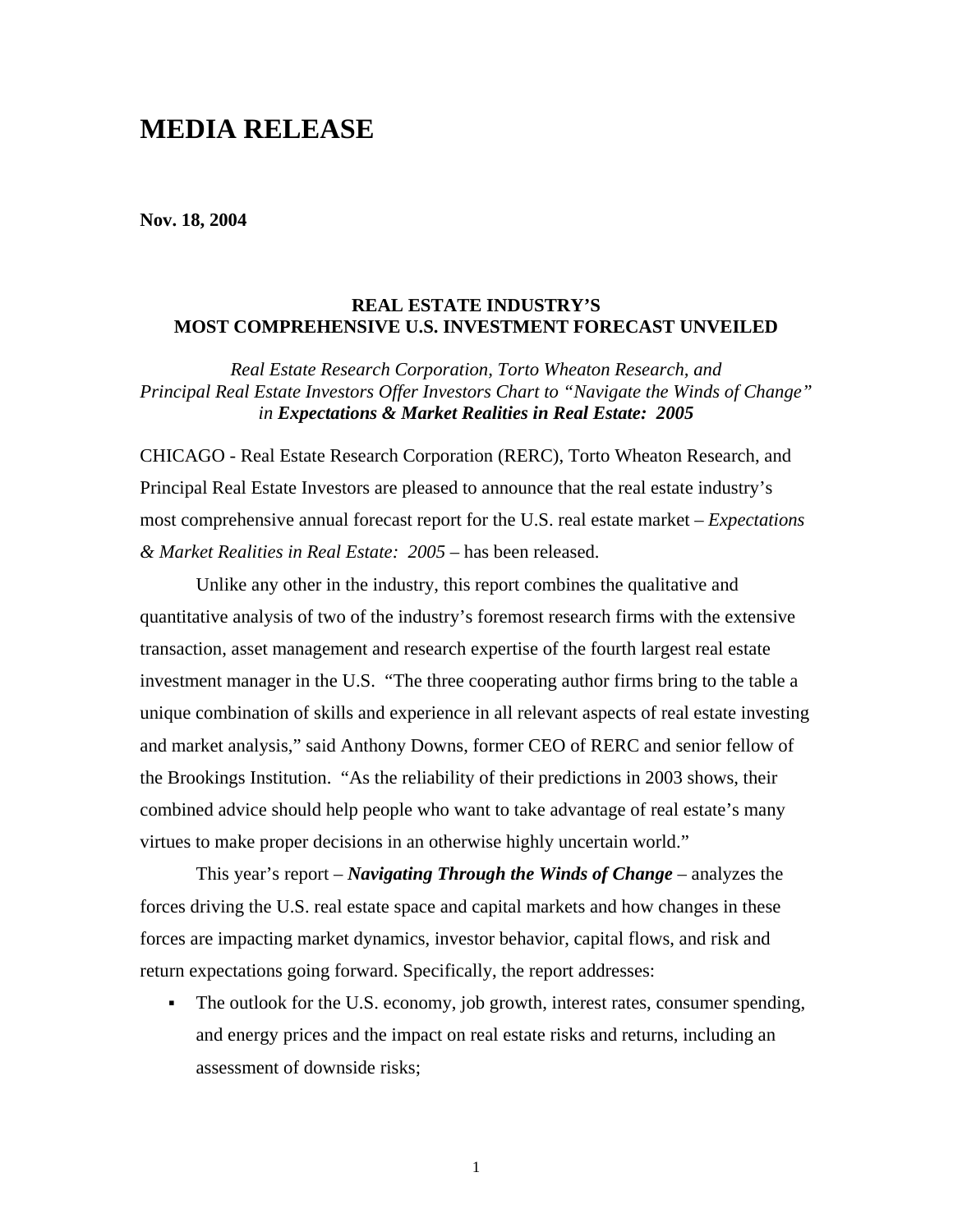- Real estate capital markets, with an emphasis on the secular and cyclical dynamics driving the increased appetite for commercial real estate investments across an increasingly broad spectrum of investors;
- Structural elements impacting space and capital markets, including increased productivity levels and demographic forces, and their impact on the level and location of real estate demand;
- Return expectations for the real estate market and its five primary property types: office, industrial, apartment, retail, and hotel.

Individual copies of *Expectations & Market Realities in Real Estate: 2005* can be purchased for \$195 each by contacting RERC at [www.rerc.com](http://www.rerc.com/) or 319-352-1500, or Torto Wheaton Research at [www.twr.com](http://www.twr.com/).

## **About Real Estate Research Corporation:**

Founded in 1931, RERC is recognized throughout the industry as one of the nation's longest serving and most respected authorities dedicated to independent real estate research and analysis, valuation, general real estate consulting and independent fiduciary services, portfolio services, litigation support, and corporate advisory services. This is the twenty-fifth year RERC has produced an annual forecast report, beginning with *Emerging Trends in Real Estate* in 1980 (issued fall 1979) and continuing through *Expectations & Market Realities in Real Estate: 2005* (issued fall 2004). More detailed information about RERC is available at [www.rerc.com.](http://www.rerc.com/)

## **About Torto Wheaton Research:**

Torto Wheaton Research, a business unit of CB Richard Ellis, is the premier provider of real estate forecasting and investment strategy services. Founded in 1982, its research and investment strategy services cover all quadrants of the real estate markets, including public, private, debt and equity. Get more detailed information about Torto Wheaton Research at [www.tortowheatonresearch.com.](http://www.tortowheatonresearch.com/)

## **About Principal Real Estate Investors/Principal Financial Group:**

Principal Real Estate Investors, the dedicated real estate group of Principal Global Investors, manages over \$25 billion in commercial real estate assets. The firm's capabilities include commercial mortgage-backed securities, real estate equity securities and a broad range of private market real estate equity and debt alternatives. Its staff of over 350 includes more than 180 experienced real estate professionals. Principal Global Investors is a member of the Principal Financial Group®.